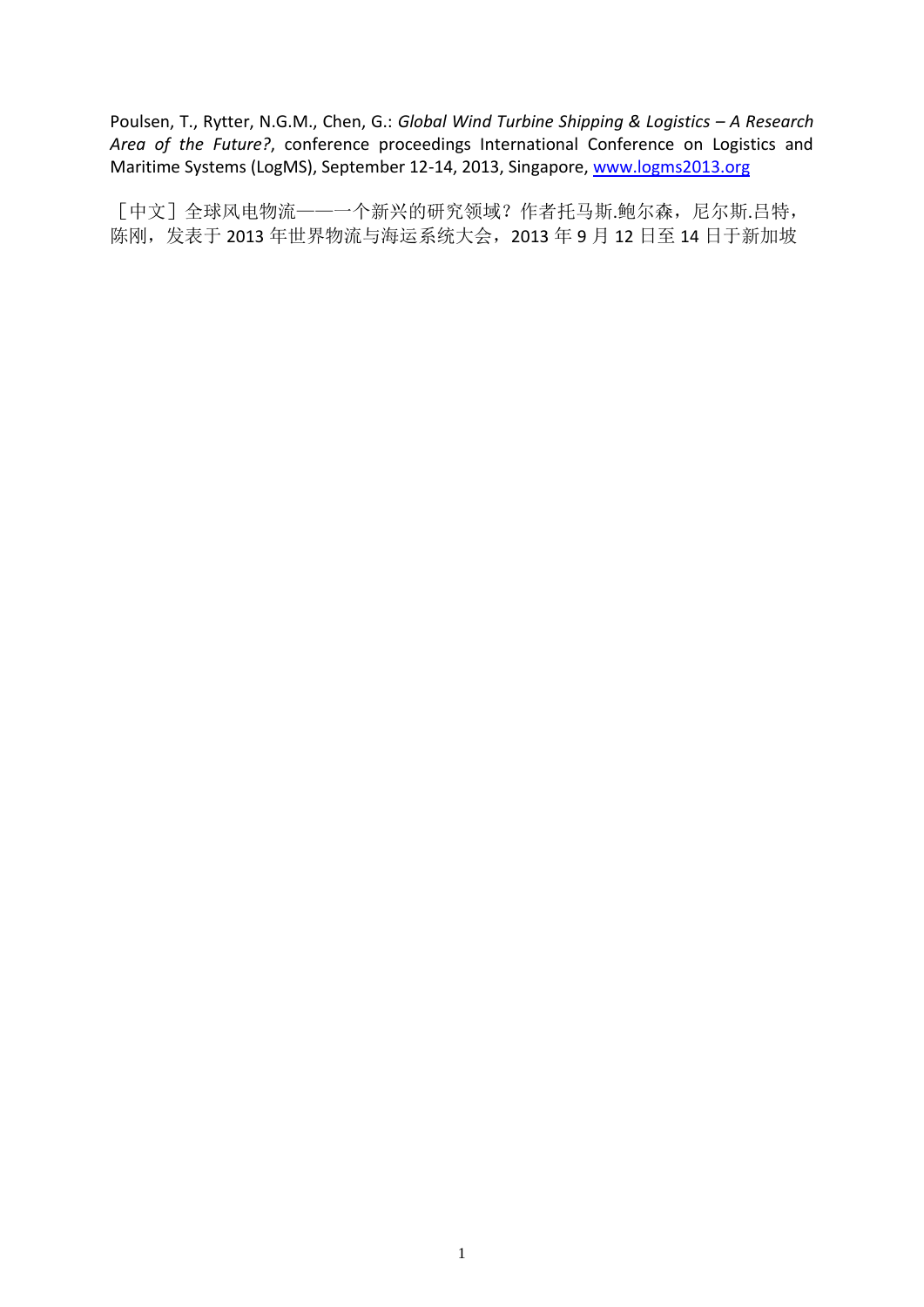## **GLOBAL WIND TURBINE SHIPPING & LOGISTICS - A RESEARCH AREA OF THE FUTURE?**

Thomas Poulsen, Gang Chen, and Niels G. M. Rytter

*Respectively Research Assistant, Assistant Professor, and Associate Professor at Aalborg University, Copenhagen campus, Department of Mechanical and Manufacturing Engineering, A.C. Meyers Vænge 15, 2450 Copenhagen SV, Denmark, emails respectively [tp@m-tech.aau.dk,](mailto:tp@m-tech.aau.dk) [gc@m-tech.aau.dk,](mailto:gc@m-tech.aau.dk) and [i9nr@m-tech.aau.dk](mailto:i9nr@m-tech.aau.dk)*

## **ABSTRACT**

*This paper investigates shipping and logistics challenges of the rapidly growing wind turbine industry using an end-to-end supply chain perspective. Wind turbine supply chains execute activities related to inbound logistics, wind turbine production/assembly, outbound logistics, installation, operations/maintenance of active wind farms, and de-commissioning. Such activities are often spread out across countries or regions, and require long-distance transportation of parts, components, or modules. Wind turbines are growing in size and weight, requiring specialized equipment and handling. Each onshore or offshore wind farm project requires tailor-made shipping and logistics solutions as installation sites are unique. Wind turbine manufacturers and/or utility companies owning the wind farms therefore face several practical challenges regarding shipping and logistics activities which also make up significant costs for them while simultaneously posing an increasingly attractive revenue opportunity for shipping and logistics service companies. This paper presents results of an exploratory study including 200+ interviews, site-, and conference visits conducted over 2+ years to uncover current/future shipping and logistics challenges of this particular industry. Basis the exploratory study, the paper outlines a number of research topics of future relevance for researchers within areas of supply chain management and maritime logistics*.

**Keywords:** Wind energy SCM, shipping, logistics, supply chain management

### **1 INTRODUCTION**

Since the 1970's, there has been increasing political focus on replacement of fossil fuels or nuclear power with more sustainable and emission free energy sources all over the world. This has lead to a significant expansion of wind power production capacity and thus tremendous growth rates for the global wind turbine manufacturing industry. Predictions are that power generated by wind energy will grow 10-fold from a total of 285.8 giga-Watt (GW) of globally installed capacity as of end 2012 (BTM Consult a part of Navigant, 2013) to an astonishing 2,541.1 GW by 2030 (Global Wind Energy Council, 2012). This exponential growth will be achieved through the development of many more onshore and offshore wind farms, with offshore wind farms forming the fastest relative growth segment making up a total of only 5.1 GW installed by end 2012. The growing demand for wind turbine capacity and pressure for low cost wind power (as the industry is facing competition from multiple substitute energy sources) have, since the first wind turbine generators (WTGs) were pioneered, been enabled through not only an increasing amount of WTGs but particularly also the constant product innovation and development of WTGs with increasingly higher output.

The first WTG was developed in 1887 and through to the largest present-day onshore Enercon WTG (BTM Consult a part of Navigant, 2013), most research and development (R+D) efforts are currently rendered for offshore WTGs. WTG original equipment manufacturer (OEM) R+D efforts presently include Siemens Wind Power (Siemens), Vestas, the largest Chinese OEMs (Goldwind, Sinovel, and United Power), as well as one South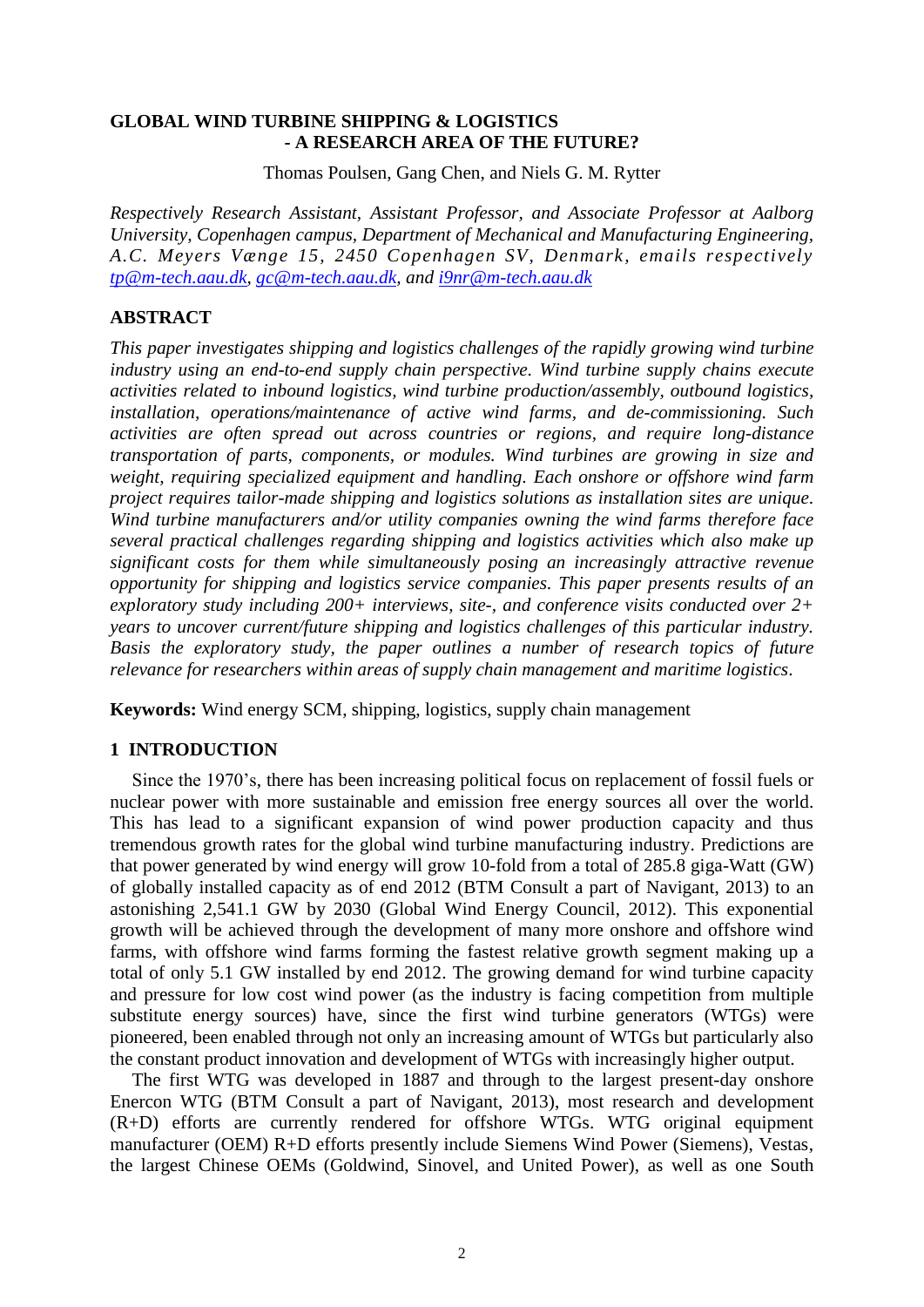Korean OEM (Samsung) all working on new 6-10 MW (mega-Watt) offshore WTG designs. In the US, GE is working on a new turbine design expected to produce output of 10-15 MW with support from the US government. In Europe, the European Commission funded the 60month UpWind research project where in excess of 40 parties concluded that a 20 MW offshore WTG design is feasible (Risø National Laboratory DTU, Aalborg University *et al*, 2011). Based on the ever expanding WTG MW performance and expectations, countries and regions now increasingly measure their wind energy targets in GW.

The chase for higher MW output per WTG poses an increasing challenge not only for the OEMs and their clients operating or owning the onshore or offshore wind farms, but also those whom are responsible for shipping and logistics, whether they are part of the mentioned organizations or operating as independent suppliers to these businesses. Scale and complexity of the shipping and logistics tasks required to transport wind turbine parts/components for assembly or finished modules for installation have increased proportionally with the MW output of the WTGs. As an example, the weight of the Siemens 2.3 MW WTG nacelle is 82 tonnes whereas the REpower 6.15 MW nacelle weighs 325 tonnes and the blade length of those WTGs were 45 respectively 61 meters (BTM Consult a part of Navigant, 2012). Blades continue to get exponentially longer with recent installations at 75 meters for the Siemens 6 MW offshore WTG at the Østerild, Denmark test center and the 83 meter Samsung 7.5 MW offshore WTG test blade shipped from Denmark to Germany (Poulsen, 2012). Such changes in WTG parts/component and module weights/dimensions cause wind transport equipment (TEQ) to continuously require proactive alteration and re-design.

In terms of shipping and logistics, the wind turbine supply chain management (SCM) market can best be characterized as a cross-over between container shipping, air freight, logistics, port services, offshore, break-bulk, and project cargo in an end-to-end (E2E) multimodal chain. Parts of the supply chain, such as the inbound shipments of parts/components for nacelle assembly, represent a fairly homogenous and straight-forward supply chain. Other parts of the supply chain are much more complex with offshore wind turbine installation and commissioning involving a very elaborate set-up for land transportation, at the ports involved, and for the vessels as well as crew operating at sea.

 Furthermore, wind energy shipping and logistics is a complex SCM discipline as each wind farm project requires tailor-made solutions. This is partly due to the fact that every wind farm installation location is uniquely positioned for example in windy mountainous areas onshore or at deep waters with special waterbed conditions offshore. The complexity is also partly caused by the fact that the wind supply chains are often very extensive, deep, and complex in scope with long lead-times for the different parts of the supply chain and a just-in-time (JIT) requirement back-loaded within the installation phase. Several parts of the wind farms such as offshore foundations are essentially build-to-order (BTO) modules and often, the WTG itself is tailor-made for each project and not "true" serial production. Wind farm shipping and logistics success criteria are many and varied, spanning from costs/lead-time on one hand to complex health-, safety-, environment-, and quality (HSEQ) matters on the other. Many handoffs in the supply chain between the many different constituencies furthermore require tight coordination between multiple parties in the E2E chain.

 Taking the practical challenges related to wind energy shipping and logistics it poses for the wind industry into account as well as the revenue opportunity it poses for logistics and shipping service companies, it is surprising to see how little research has been done on this topic so far. Through a search of literature on this particular topic, we identified only few publications so far. Athanasia *et al* (2012) presents the latest development of the offshore wind power market which determines that the new projects move to deeper waters and further from shore. This new trend requires a strong supply chain covering all the aspects related to wind power. Lange *et al* (2012) developed a simulation tool to test different logistics plans for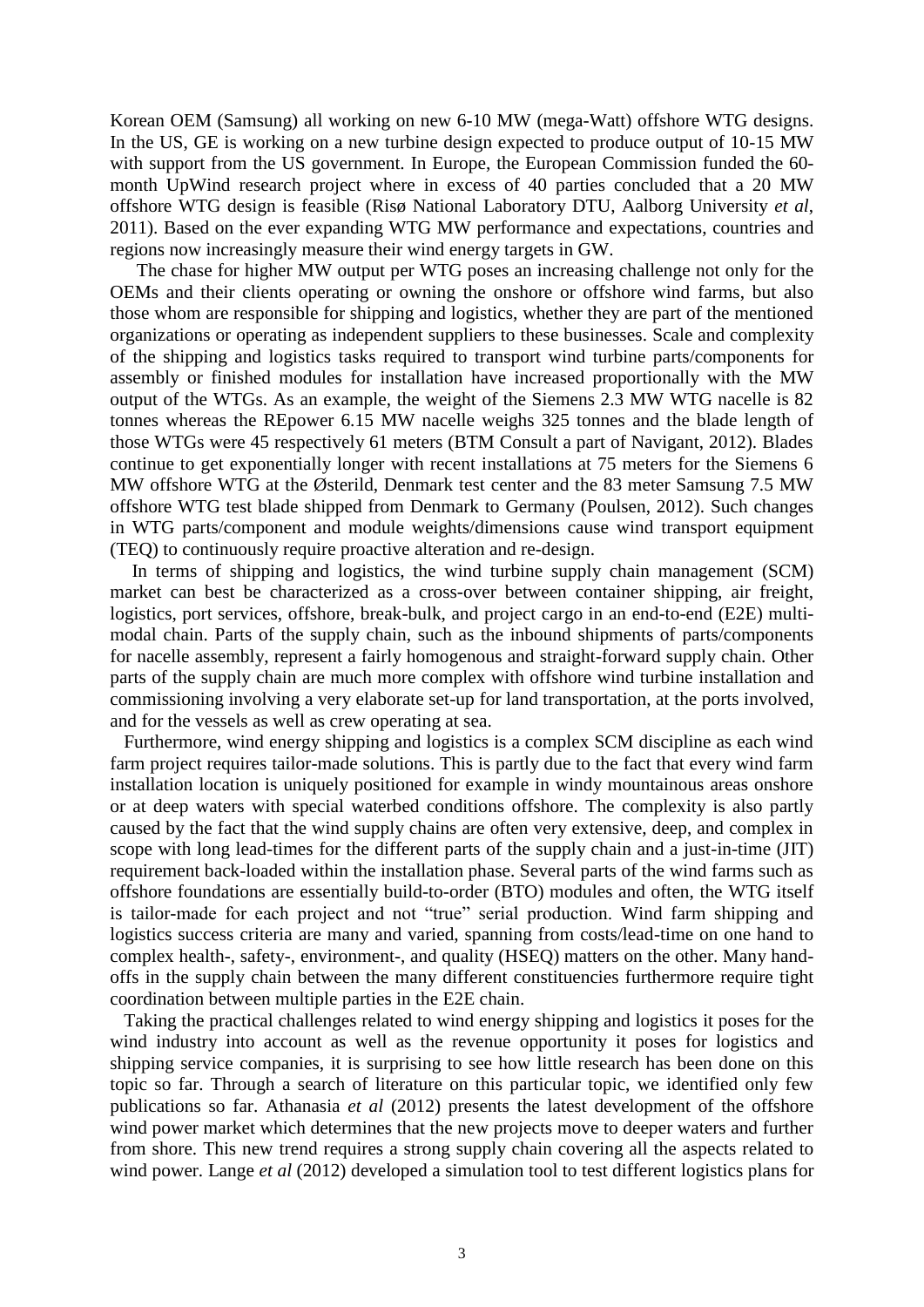transporting and installing an offshore wind turbine. Here, investigated scenarios for real wind farms show that disturbances due to weather restrictions can lead to a significant increase in risk and logistics costs. Such a simulation tool is important for developing sustainable logistics concepts and implementing projects within the planned cost and time frames. Schuh & Wienholdt (2011) point out that many companies in the wind power industry have not yet implemented spare parts management strategies and they apply system dynamics simulation methods to support decisions on such implementations for a supply chain. Besides the above studies on logistics challenges, there are also few publications on wind power policy and planning, such as Söderholm & Pettersson (2011) as well as Lema & Lema (2013). Finally, Kaiser & Snyder (2012) explore cost estimation of specialized TEQ.

 Due to the limited extend of previous research on the topic, it was decided to launch a mainly exploratory study of wind energy shipping and logistics. This study was conducted by the first author of this paper's research team over a  $2+$  year period from 2010-2013. The first author has 20+ years of practical and relevant global shipping/logistics/SCM background. The research questions, which have guided the conducted exploratory research task and which are dealt with in this paper presenting results developed so far from the study, are the following:

- 1) As "a rough estimate", what size is the future market potential for services related to wind turbine shipping and logistics in an E2E wind farm life cycle supply chain perspective?
- 2) What do various supply chain constituencies perceive to be the key current as well as future challenges of wind turbine shipping/logistics/SCM?
- 3) Is wind shipping/logistics/SCM an area of research deserving further attention in the coming years and which topics appear immediately relevant to investigate further?

### **2 MARKET POTENTIAL FOR WIND SHIPPING AND LOGISTICS**

#### **2.1 Wind market sizing**

The shipping and logistics market for wind energy is a product of the global demand for wind energy, i.e. the number of WTGs to be installed and already in operations. A number of different organizations and research companies publish various estimates for energy in general, the renewable energy portion thereof, and the size of the wind energy market. Most of the estimates stretch out as far as 2020 to 2030 which, for investments in e.g. ports or shipping assets, is usually too short of a time frame for an investment grade business case.

Because of the high degree of subsidies required for the renewable energy sector in general including the wind energy business, wind energy demand projections depend much on political circumstances at a national, regional, and global level. The World Energy Outlook (International Energy Agency, 2012) and the Annual Energy Outlook (US Department of Energy, 2013) are generally fairly conservative 2035 respectively 2040 projections in terms of renewable energy and wind energy's share thereof. Other estimates from well-respected wind industry market intelligence companies (Emerging Energy Research, 2011, and Global Wind Energy Council, 2011) have a more aggressive view of the share of wind energy in the future and projections. From a business case/investment perspective, all estimates do, however, agree that the wind energy sector will grow dramatically up to 2050 (Poulsen, 2012).

### **2.2 Wind energy shipping, logistics, and SCM market segmentation**

In order to assess the market size for wind shipping and logistics, the E2E supply chain first has to be broken down into different segments and each segment analyzed/quantified from a process perspective. Because of the fairly young and immature status of the wind industry in general, different points of view exist regarding the steps involved in developing an onshore or offshore wind farm. The UK's Crown Estate (BVG Associates, 2011) works with 5 phases to develop an offshore wind farm, i.e. development & consent, WTG, balance of plant (BOP),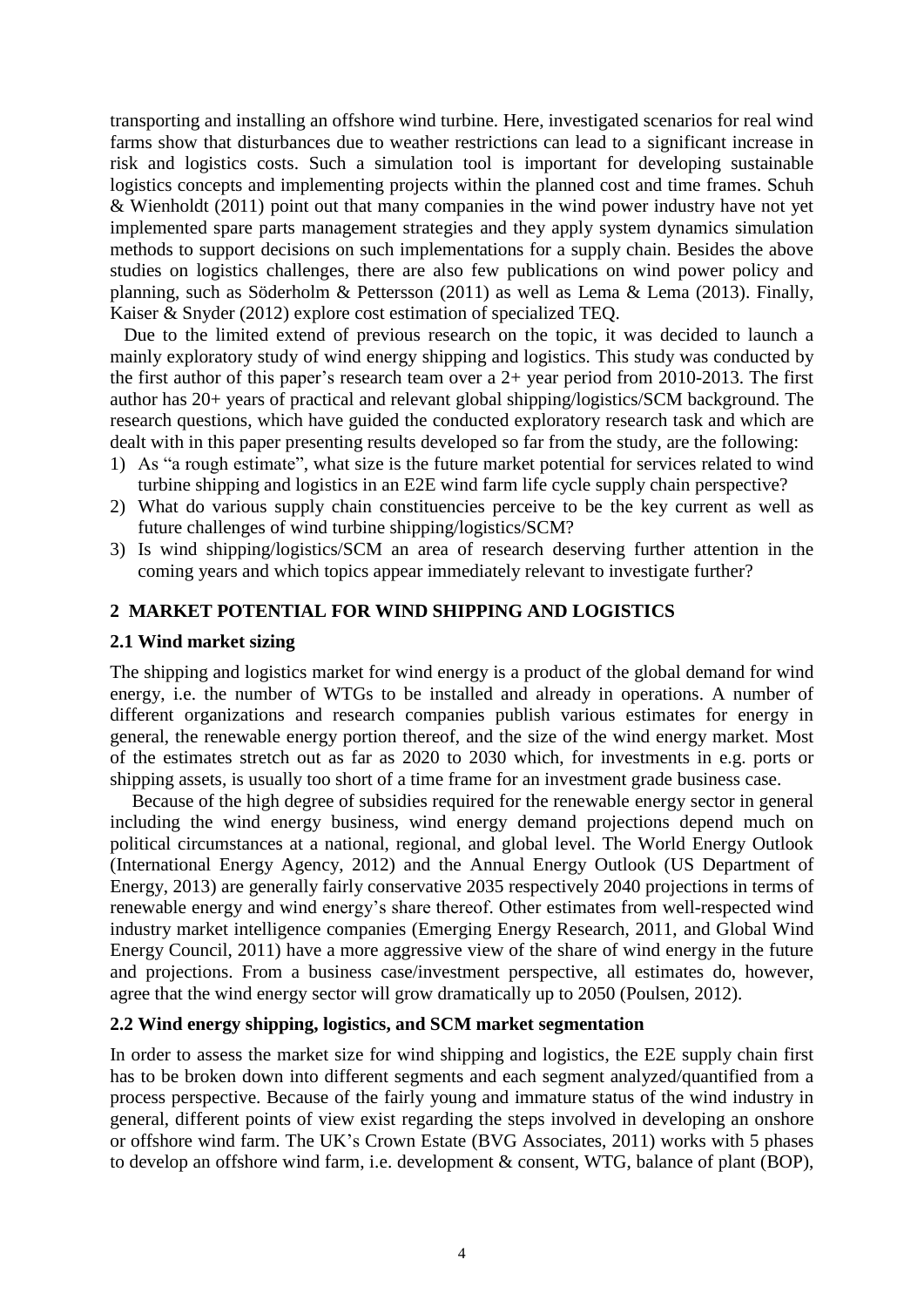installation & commissioning, and operations & maintenance (O&M). Others (BTM Consult a part of Navigant, 2012) use a different terminology and add a  $6<sup>th</sup>$  de-commissioning phase.



**Figure 1**. Illustration of different phases of onshore/offshore wind farm life-cycle (Source: Thomas Poulsen research)

In Fig. 1 above, we have outlined our shipping and logistics based overview of the wind farm life cycle. Shipping/logistics/SCM activities occur in every stage of development of the wind farms, starting with the development and consent phase. After the go-ahead for the wind farm has been obtained, construction of the different WTG modules commences and the installation and commissioning phase of the wind farm construction can begin for onshore wind farms. For offshore wind farms, balance of plant (BOP) modules also need to be constructed. Fig. 2 below shows an example of a typical WTG/BOP high level installation process mapping chart for an offshore wind farm. BOP modules such as cables and substations are handled separately whereas for WTGs, foundations/jackets or monopoles/ transition pieces (TP) are installed first, after which wind turbine installation vessels (WTIVs) or simpler heavy-lift crane/tug-barge solutions are deployed offshore for WTG erection.



**Figure 2**. Outbound module supply chain process chart, offshore wind farm (Source: Thomas Poulsen research)

From a process mapping perspective, the installation and commissioning example used in Fig. 2 above example above assumes that:

 Large offshore wind modules manufactured/assembled near coastal areas are shipped from the manufacturing/export port to an intermediary installation port (double-port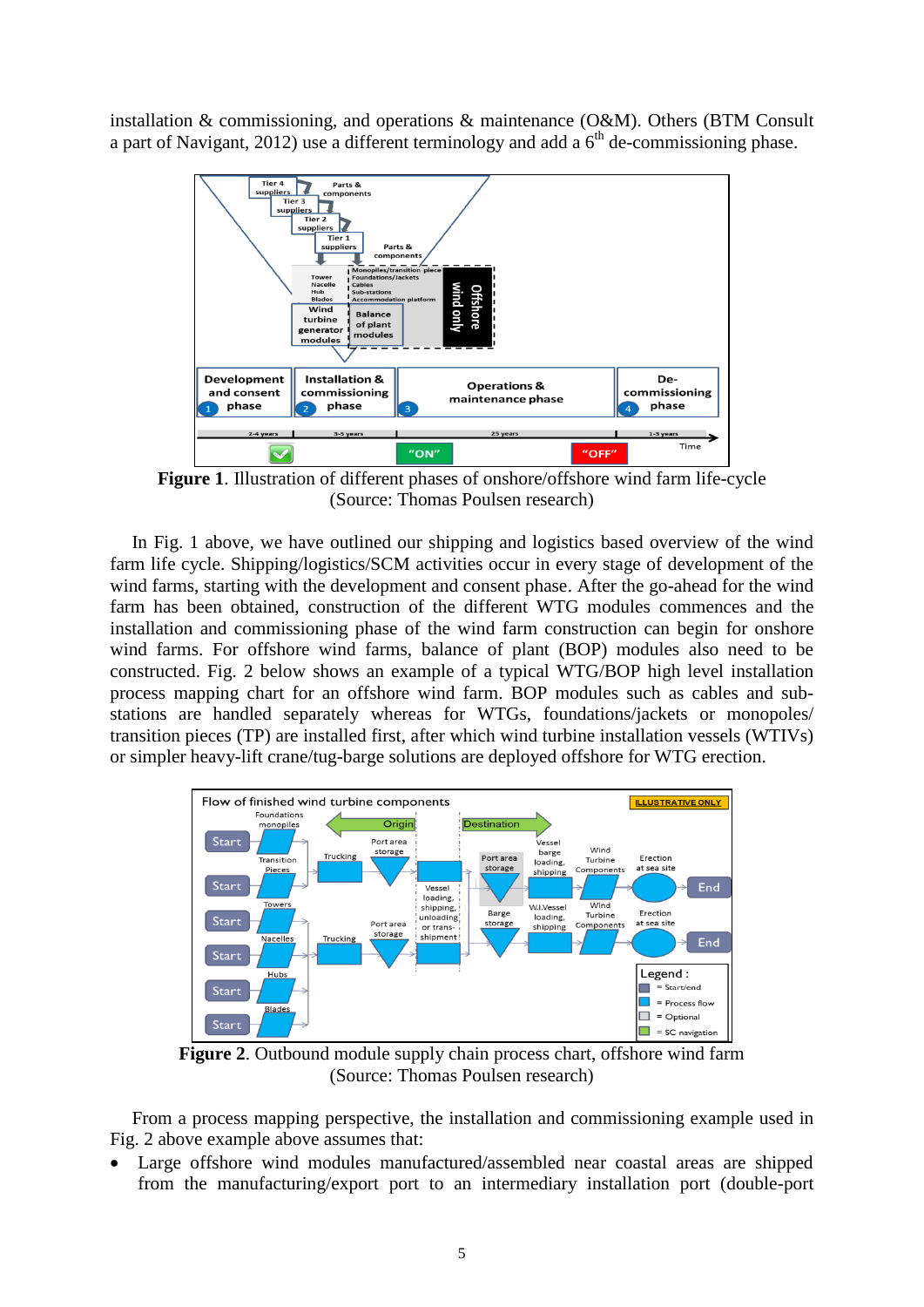installation process). At the installation port, components are shifted either on barges in the water and/or onto the installation port area for further assembly prior to installation/ erection at the selected offshore sea site.

- The offshore installation supply chain utilizes all parts of the supply chain including trucking, rail (in some cases), warehousing, storage, port services, and shipping.
- For very large and heavy modules such as cables, sub-stations, monopoles/TPs, towers, accommodation platforms, and foundations, the near-shore manufacturing plants practically call for the trucking process to make use of self-propelled modular transporters (SPMTs) in most cases due to the heavy weight and short distances involved.
- The size and weight of e.g. nacelles (up to 400 tonnes) and foundations (up to 700 tonnes) put big requirements on the all supply chain constituencies. For example, ports must ensure vast storage areas, sufficient preparation of the ground for heavy loads per square inch (PSI), and that stevedoring/crane/trucking resources are adequately available.

All phases of the wind farm life-cycle can be broken down in a similar manner as what has been done in Fig. 2 above for onshore respectively offshore wind farm projects.

# **2.3 Market potential**

The market potential for wind shipping, logistics, and SCM appears to grow exponentially. A recent study (Poulsen, 2012) estimated that 2012 costs for just the offshore wind installation and commissioning phase amounted to some EUR 2 billion. Using a 2050 Wind Scenario Model (WSM) tool, the study furthermore predicted that the net present value (NPV) of the offshore wind installation and commissioning outbound shipping, logistics, and supply chain market amounts to more than EUR 100 billion. The study used a supply chain process split segregating activities and costs as follows:

- Costs ashore (e.g. for trucking, storage, and cranes)
- Costs in the ports (import/export ports and installation ports)
- Costs at sea (both for transport of modules and offshore wind farm installation activities)
- Costs for intermediaries (e.g. for project managers and project cargo forwarders)

If we compare this bullish market outlook to other parts of the shipping and logistics industry in general, the wind niche presents an attractive alternative (Byrnes, 2010) to the generally depressed shipping and logistics market. This can be evidenced e.g. by the Baltic Dry Index (BDI) which was above 11,500 in 2008 before the global financial crisis. By end February, 2013, the BDI had dropped to approx. 750 (Bloomberg, 2013).

 No cost studies have been made for the remaining part of the wind farm installation process and a need exists to expand for example the aforementioned WSM tool to include all stages of wind farm development as depicted in Fig. 1 above. This could be done in both a theoretical model and to the extent possible subsequently be verified with actual and "live" supply chain cost modeling to validate key assumptions and projects in the forecasted numbers up to 2050. Only in this way will the true share of shipping, logistics, and SCM be known for all players in the industry and true market estimations made available to investors and interested parties contemplating investments in TEQ and other supply chain assets going forward.

# **3 SUPPLY CHAIN CONSTITUENCIES & MULTI-MODAL TRANSPORT SYSTEM**

### **3.1 Wind farm supply chain constituencies**

Depending on the contracting terms, a number of supply chain constituencies are involved in a wind farm project. Most often, the wind farm will be commissioned by a utilities company and the utility will then be both wind farm developer and operator. Depending on the skills and experience of the wind farm developer, an engineering, procurement, and construction (EPC) company may be hired as the main project contractor (single contracting) including all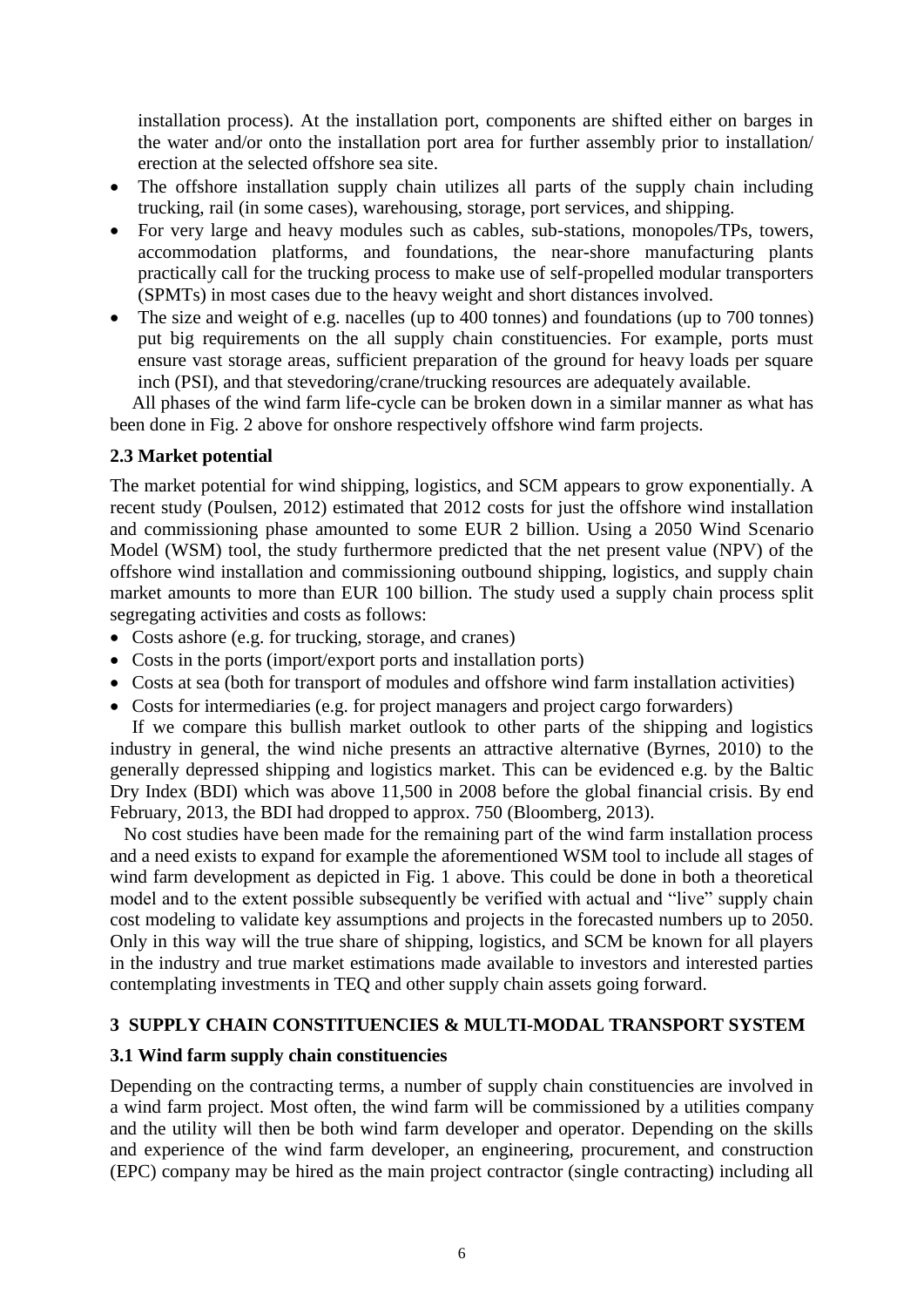shipping/logistics tasks. In other cases, the developer may have sufficient in-house wind farm installation experience to perform all project management functions in-house (multi contracting) and thus contract with all shipping and logistics entities directly. Finally, some wind farms are sold by the OEM's as turn-key projects where the OEM will then need to perform all shipping and logistics activities up to and including installation as well as O&M for the first 3-7 years of operations. Independent wind farm operators also exist and recently, sovereign wealth funds (SWFs) have invested in wind farm development and operations.



**Figure 3**. Wind farm SCM constituencies overview (Source: Thomas Poulsen research)

Fig. 3 above displays some of the key players involved in the supply chain for wind farms:

- Port operators provide facilities for linkage of the ocean based supply chain and the land based chain. This includes ample storage areas, berths, cranes, and easy access
- Storage providers make warehouses, yards, and storage areas available for storage of both TEQ and wind turbine parts, components, and modules
- Rail operators especially in North America and also to some extent in Europe provide specialized rail transport TEQ options for WTG blades and parts/components/modules
- Specialty trucks along with land based cranes are required to move WTG modules such as blades and nacelles on land from e.g. place of manufacture or assembly to ship out port
- At sea, a range of ocean transportation providers are involved and for offshore wind farms, the scope/extent of ocean going vessels is much larger than onshore installations
- Freight forwarders (project forwarders) "glue together" a number of supply chain processes and take responsibility for service quality, safety, and supply chain hand-offs.

# **3.2 Complex multi-modal transport system**

The transport system for WTG's is truly multi-modal and consists of all known modes of transport. From a process mapping perspective, the inbound assembly parts/component flow for key parts required to produce the nacelle demonstrates the multi-modal set-up as follows:

- The parts are sourced from various global locations into the assembly plant. Parts are e.g. produced by German and Danish companies in Europe or China. When larger components or sub-modules are created, the value added manufacturing is often done in China and as such, sub-flows exist from Germany/Denmark to China and then back from China to the nacelle assembly plant in Denmark, Spain, the US, or Germany
- Some parts and components have dimensions and weights that allow for homogenous transport using ocean bound containers or occasionally, in case of urgent shipments, air freight. Larger components like the canopy ("casing"/nacelle "house") are so big/heavy that break-bulk shipments using multi-purpose project (MPP/MPV) vessels are involved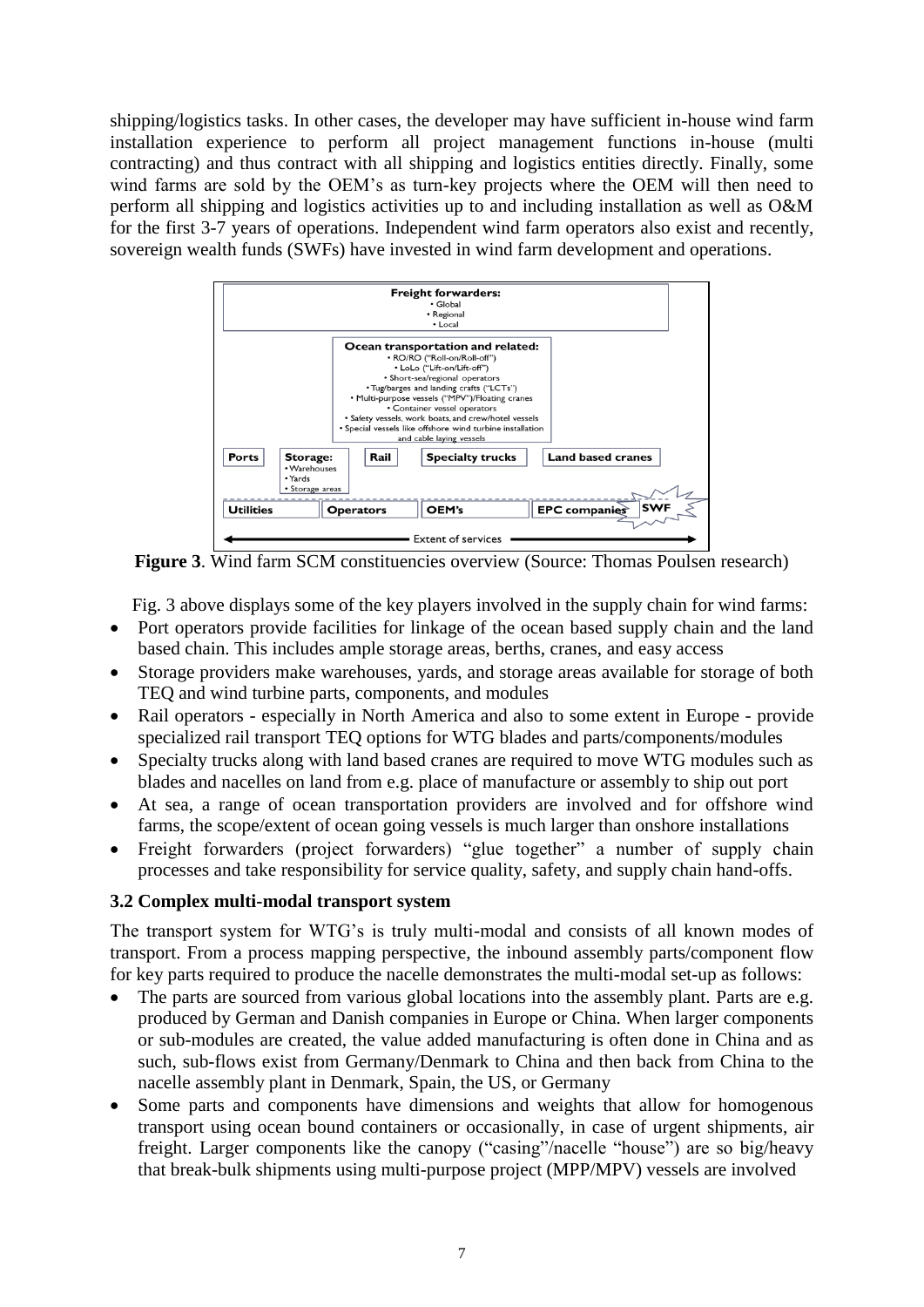• For the inbound assembly parts/component flow, the transport system includes trucking, rail (in some cases), warehousing, storage, and port services besides the shipping by sea or air. Links and hand-offs in the supply chain are carefully orchestrated and coordinated

## **4 RESEARCH DESIGN FOR THE EXPLORATORY STUDY**

A number of practical and cost optimization challenges exist in the area of wind energy shipping and logistics now and in the future. To get an overview of these challenges, an exploratory study of the wind shipping and logistics market was carried out by the first author of this paper from 2010 until present. A total of 200+ data collection encounters such as interviews, site visits, and conference/seminar attendances (combined referred to as encounters) were conducted during more than 60 trips involving in excess of 300 interviewees and the findings were duly recorded (as per Brinkmann & Kvale, 2009). Tab. 1 presents an overview of the encounters and interviewees.

|                             | <b>Encounters</b> |                                  |           |             |     |                              |                |               | <b>Interviewees</b> |                                      |                 |        |     |
|-----------------------------|-------------------|----------------------------------|-----------|-------------|-----|------------------------------|----------------|---------------|---------------------|--------------------------------------|-----------------|--------|-----|
| Total number of encounters  |                   |                                  |           |             | 246 | Total number of interviewees |                |               |                     |                                      |                 |        | 318 |
| Total number of trips       |                   |                                  |           |             | 65  |                              | CxO            | VP            | Professor           | Manager                              | Analyst Student |        |     |
|                             |                   |                                  |           |             |     | Positions of                 | 55             | 88            | 16                  | 124                                  | 21              | 14     |     |
|                             | 2010              | 2011                             | 2012      | 2013        |     | interviewees                 | 17,3%          | 27,7%         | 5,0%                | 39,0%                                | 6,6%            | 4,4%   |     |
| Number of encounters        |                   | 123                              | 48        | 71          |     |                              | Utilities      | Operators EPC |                     | OEM's                                | Suppliers       |        |     |
|                             | 1.6%              | 50,0%                            |           | 19,5% 28,9% |     | Interviewee by               | 15             |               |                     | 29                                   |                 |        |     |
|                             |                   |                                  |           |             |     | supply chain                 | 4,7%           | $0.0\%$       | 0,3%                | 9,1%                                 | 2,2%            |        |     |
|                             |                   |                                  | Interview |             |     | constituency                 |                |               | Shipping            | Freight                              |                 |        |     |
|                             |                   | Site visits Conferences meetings |           |             |     | type                         | Politicians    |               |                     | Education companies forwarders Ports |                 |        |     |
| Split of encounters by type | 35                | 27                               | 184       |             |     |                              |                | 31            | 92                  | 67                                   | 21              |        |     |
|                             | 14,2%             | 11,0%                            | 74,8%     |             |     |                              | 2,8%           | 9,7%          | 28,9%               | 21,1%                                | 6,6%            |        |     |
|                             |                   |                                  |           |             |     |                              | Warehouse Rail |               |                     | Crane                                | Market          |        |     |
|                             | Europe            | Asia                             | Americas  |             |     |                              | /storage       | operators     | Truckers            | providers                            | research        | Others |     |
| Regional split              | 195               | 17                               | 34        |             |     |                              |                |               |                     |                                      | 23              | 15     |     |
|                             | 79,3%             | 6,9%                             | 13,8%     |             |     |                              | 0.9%           | 0.6%          | 0.9%                | $0.0\%$                              | 7,2%            | 4,7%   |     |

**Table 1**. Exploratory study 2010-2013 wind shipping and logistics industry

Source: Thomas Poulsen research

75 per cent of the encounters were meetings with interviews of two or more participants and conversely, 14 respectively 11 per cent were encounters done during site visits and conferences. Interview meetings enabled in-depth conversations of relevant industry respondents and the 35 site visits included useful field study trips providing better practical understanding of matters at hand. Finally, industry conferences were an efficient data collection opportunity as it was possible to reach out to a larger number of relevant stakeholders and conduct many shorter conversations on relevant conference topics.

From a geographical perspective, Tab. 1 illustrates that Europe dominated the exploratory study efforts with some 75+ per cent of all interviews. With more than 30 encounters in the Americas and more than 15 in Asia, regional differences and company/cultural differences have been catered for through an acceptable encounter mass. In terms of supply chain point of view, the interviewees' position and experience affect the scope and nature of the encounter. Tab. 1 reveals that the study involved many respondents on top management positions as the Board/owner/CEO/CCO/COO/CIO/CHRO (CxO), Vice President (VP), as well as professor level – both making up 50 per cent of persons interviewed. The other half of the respondents reached out to, were operational staff (managers, analysts, and students) included to capture a practical or "hands-on" perspective on industry challenges as part of the exploratory study. Tab. 1 furthermore displays that a wide range of supply chain constituencies were consulted during the exploratory study including respondents from shipping companies, freight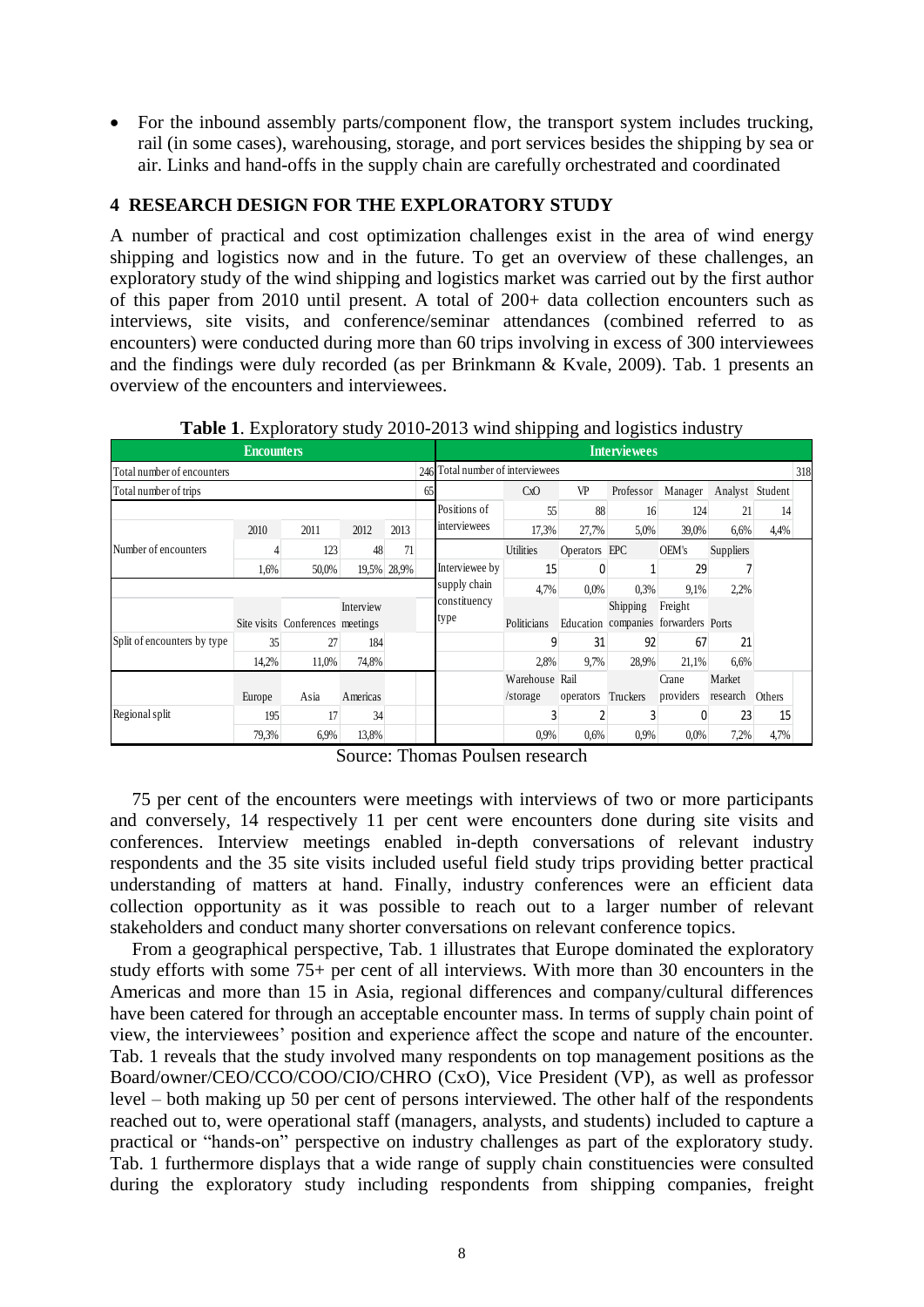forwarders, OEMs, and port operators. Operators, EPCs, suppliers, and some other important supply chain constituencies have not been part of this round of exploratory research to the extent we would have liked, however, in our continued research we will focus on them also.

# **5. WIND ENERGY SHIPPING AND LOGISTICS CHALLENGES**

### **5.1 Major industry challenges**

Basis the exploratory study coupled with relevant academic literature, several themes emerged as what can be categorized as "critical industry challenges".

|                |                                                                                  | Challenge to which supply chain                                                                              |                                                                                               |
|----------------|----------------------------------------------------------------------------------|--------------------------------------------------------------------------------------------------------------|-----------------------------------------------------------------------------------------------|
|                | Seq. What                                                                        | constituencies?                                                                                              | <b>Comments</b>                                                                               |
|                | <b>Macro economy and policy</b>                                                  |                                                                                                              |                                                                                               |
| $\mathbf{1}$   | 2050 forecasting models                                                          | Utilities, operators, shipping and logistics<br>companies                                                    | Present models only up to 2030-2040                                                           |
| $\overline{2}$ | Regional policy updates                                                          | Utilities, operators                                                                                         | Only European Union (EU) and People's Republic of<br>China (PRC) have goals by law            |
| 3              | Country forecasts                                                                | Utilities, operators, shipping and logistics<br>companies                                                    | Each country has own approach                                                                 |
| $\overline{4}$ | Shipping/logistics contribution to Cost of<br>Energy (CoE) reduction targets     | Utilities, operators, OEMs, ports, shipping and<br>logistics companies                                       | Total CoE reduction targets and total shipping costs<br>unclear                               |
| 5              | Development plans of sovereign wealth<br>(SWFs) funds, utilities, and operators  | Utilities, operators, OEMs, ports, shipping and<br>logistics companies                                       | SWFs from Norway/UAE/China and utilities from<br>EU/China lead, operators depend on policies  |
| 6              | OEM forecasts                                                                    | Ports, shipping and logistics companies                                                                      | OEMs compete by market and R+D is critical                                                    |
| 7              | Government dependencies and subsidies<br>makes shipping/logistics less desirable | Ports, shipping and logistics companies                                                                      | Perception making "usual shipping and logistics<br>company suspects" reluctant to invest      |
| 8              | Wind energy sector is immature                                                   | Ports, shipping and logistics companies                                                                      | Supporting shipping and logistics business equally<br>immature                                |
|                | <b>Supply chain economics</b>                                                    |                                                                                                              |                                                                                               |
| 9              | Public Private Partnership analysis                                              | Regions, countries, ports, shipping and logistics Roads, ports, and rail in Europe; state-owned<br>companies | companies in China                                                                            |
| 10             | Risk management in investment models                                             | Ports, shipping and logistics companies                                                                      | Changes in transport equipment (TEQ) requirements,<br>asset retirement options, HSEQ          |
| 11             | Pay-back modeling using accurate                                                 | Ports, shipping and logistics companies                                                                      | Critical for investment decisions                                                             |
| 12             | Supply chain component/mode of<br>transport cost split                           | Utilities, operators, OEMs, ports, shipping and<br>logistics companies                                       | Ability to break-down supply chain to understand<br>costs and analyze costs by transport mode |
| 13             | Assignment of responsibilities within the<br>supply chain                        | Utilities, operators, OEMs, ports, shipping and<br>logistics companies                                       | Who is responsible under what terms and how to<br>obtain proper insurance                     |
| 14             | Desire to focus on core business                                                 | Utilities, operators, OEMs                                                                                   | Non-shipping players divestiture of shipping/logistics<br>assets when market matures          |
| 15             | Longer term contracts                                                            | Ports, shipping and logistics companies                                                                      | As TEQ is acquired and trust emerges between players,<br>contracts can be optimized           |
| 16             | Actual wind turbine parts, components,<br>and module freight movement analysis   | Utilities, operators, OEMs, ports, shipping and<br>logistics companies                                       | Basis HTS numbers and using historic development for<br>global research                       |
|                | Supply chain facilities and transport equipment                                  |                                                                                                              |                                                                                               |
| 17             | Location mapping of key manufacturing                                            | Utilities, operators, OEMs, ports, shipping and                                                              | Larger modules should be manufactured/assembled                                               |
|                | sites                                                                            | logistics companies                                                                                          | near coastal areas/ports                                                                      |
| 18             | Port master plans by region/country                                              | Utilities, operators, OEMs, ports, shipping and<br>logistics companies                                       | To eliminate waste, master plans should be developed<br>for key install markets               |
| 19             | Inter-regional and intra-regional flow<br>forecasting                            | OEMs, ports, shipping and logistics companies                                                                | Historic, present, and future flow mapping between and<br>within regions                      |
| 20             | WTGMW output size/weight conversion<br>model                                     | OEMs, ports, shipping and logistics companies                                                                | Historic, present, and future mapping of relation<br>between WTGMW output and TEO             |
| 21             | TEQ design overview for land, ports, and<br>ocean                                | Utilities, operators, OEMs, ports, shipping and<br>logistics companies                                       | What TEQ is used in which wind shipping and<br>logistics supply chains - past/present/future  |
| 22             | TEQ and asset retirement options review                                          | Utilities, OEMs, ports, shipping and logistics<br>companies                                                  | Different assets and TEQ can be deployed in other<br>parts of the world or other industries   |
| 23             | Port construction guidelines                                                     | Regions, countries, ports, shipping and logistics<br>companies                                               | Procedures for export/import, manufacturing,<br>installation, and other WTG related ports     |
|                | <b>Supply chain operations</b>                                                   |                                                                                                              |                                                                                               |
| 24             | Value chain roles and responsibilities                                           | Utilities, operators, OEMs, ports, shipping and<br>logistics companies                                       | Who are involved and what is their role                                                       |
| 25             | Detailed process mapping all parts of wind<br>farm construction process          | Utilities, operators, OEMs, ports, shipping and<br>logistics companies                                       | Buying term conversions inbound from DAP to<br>FOB/FCA/EXW, case studies, modeling            |
| 26             | Multi-modal hand-off studies                                                     | Utilities, operators, OEMs, ports, shipping and<br>logistics companies                                       | Procedures, insurance, roles and responsibilities                                             |
| 27             | Operations for different parts of the wind<br>supply chain                       | Utilities, operators, OEMs, ports, shipping and<br>logistics companies                                       | Detailed studies of actual operational procedures for<br>entire wind farm construction        |
| 28             | Knowledge gathering and storage                                                  | Utilities, operators, OEMs, ports, shipping and<br>logistics companies                                       | Assembly of global best practices for knowledge<br>sharing and transfer                       |
| 29             | Supply chain health, safety, environment,                                        | Utilities, operators, OEMs, ports, shipping and<br>logistics companies                                       | HSEQ maping for people, environment, and products<br>involved in shipping and logistics       |
| 30             | quality (HSEQ) mapping<br>Human resource management (HRM) in                     | Utilities, operators, OEMs, ports, shipping and                                                              | Strategic overview of HRM needs now and in future                                             |
|                | the wind supply chain                                                            | logistics companies                                                                                          |                                                                                               |

| Table 2. Catalogue of global wind energy shipping and logistics "critical industry challenges" |
|------------------------------------------------------------------------------------------------|
|------------------------------------------------------------------------------------------------|

Source: Thomas Poulsen research

A catalogue of 30 such challenge themes has been assembled in Tab. 2 above. The challenges have been reviewed based on different supply chain stakeholder vantage points. Most critically, the wind industry is quite immature with  $R+D$  being considered as extremely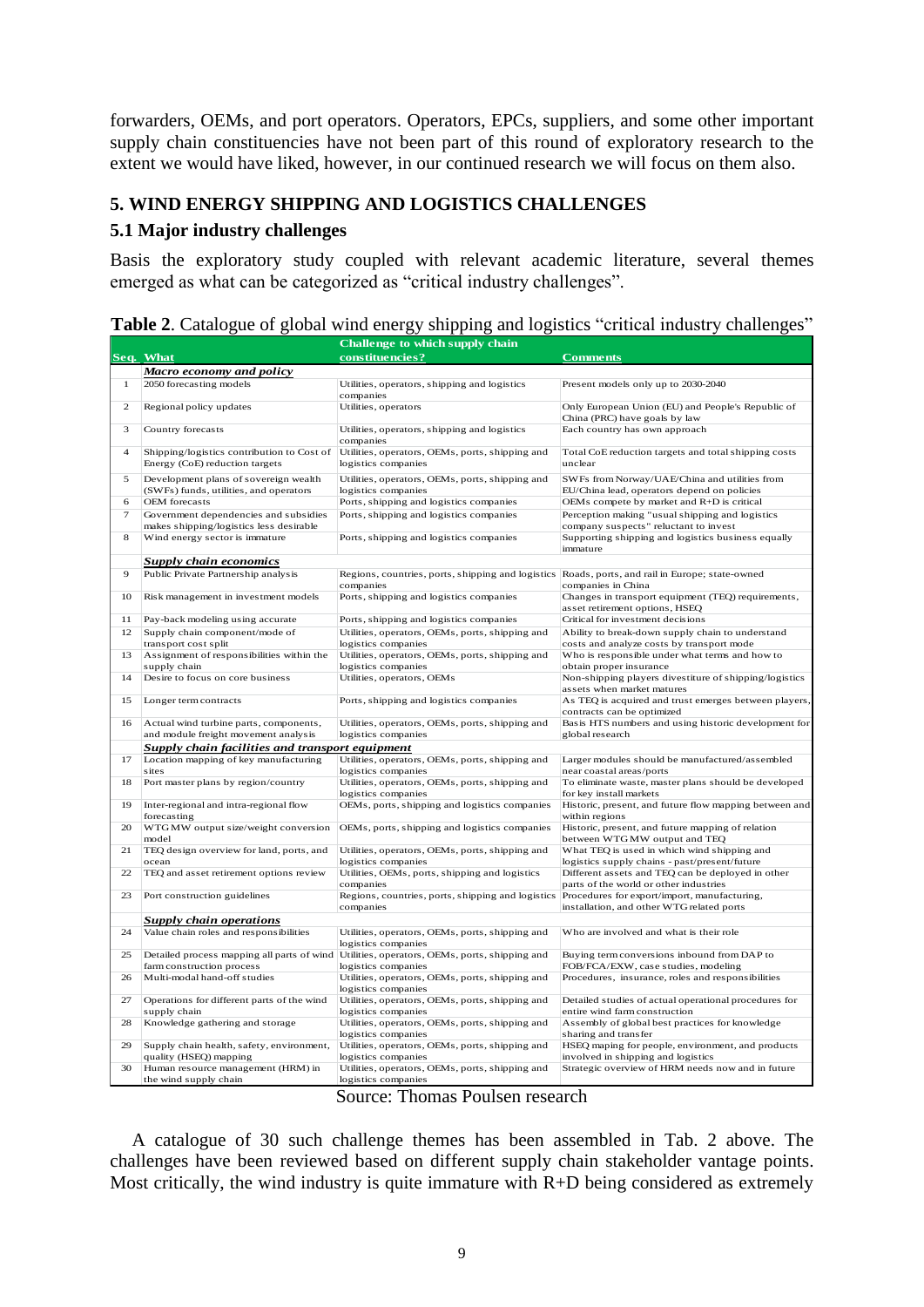OEM centric, confidential, and very proprietary. This means that across the industry, no global best practices sharing or shared ways of working exist to any significant extent. The supply chain complexity coupled with internal organizational fragmentation observed among the interviewees result in a myopic and silo-based approach to costs. This in turn generates an apparent lack of overview when it comes to total E2E costs leading to an evident lack of even average industry transparency when it comes to shipping, logistics, and SCM costs. This is further compounded by the additional complexities when involving different cost pictures and operational set-ups of different regions, between regions, or even business models of supply chain constituencies based in different geographies. The operating models and cost awareness for an onshore wind farm appear to be connected with a greater degree of certainty in terms of answers by the interviewees. Conversely, offshore wind farm development very much seems to be a very new and unexplored area of business where shipping, logistics, and SCM costs are very significant for all phases of a project and where operations practices vary greatly. As a consequence, no answer can be provided to the simple question of "How much do shipping, logistics, and SCM costs make up of a wind farm from cradle to grave?"

The critical industry challenges have been segmented into 4 categories discussed below.

### **5.2.1 Macro economy and policy**

A significant catalogue grouping has to do with macro-economic issues and policy matters. Macro-economic factors have been analysed at various levels and political resolve as well as action called for in order to save the planet from a climate-economical perspective. Various abatement options call for countries to spend up to 2 per cent of GDP (Stern, 2007) on measures to avoid greenhouse gasses.

Similarly, the political side has also been subjected to debate and analysis leading to a very broad public reach (Gore, 2009) as well as a fairly deep understanding and personal involvement among citizens of many countries. This has led to political, financial, and sometimes legally binding initiatives at global, regional, country, as well city level across the globe. Legally binding initiatives include the EU 20-20-20 plan as well as China's  $12<sup>th</sup> 5$  Year Plan. These and other initiatives include the promotion of renewable energy sources with government subsidies as alternatives to especially nuclear and heavily polluting fossil fuels.

However, especially the fact that the renewable energy industry in general - and therefore also the wind energy sector  $-$  is driven largely by political resolve and based on government subsidies to be viable, is a cause for great concern among many players within the sometimes rather conservative shipping and logistics industry. Competitive, self-sustaining cost of energy (CoE) coupled with market transparency is therefore macro-economic factors of critical importance to activate the shipping and logistics industry players within the wind energy sector (Lynch, 2009).

### **5.2.2 Supply chain economics**

The catalogue grouping representing the economics of the supply chain and its' different components is vital for investments in assets, personnel, IT systems, and/or knowledge by all supply chain constituencies. Proper process mapping and ensuing cost modelling understanding is therefore vital for companies and organizations to develop as the costs associated with WTG manufacturing, assembly, installation, O&M, and decommissioning: These costs equal the revenue opportunities for shipping and logistics supply chain constituencies interested in investing in this market. Strategy setting in shipping and logistics companies largely depends on CxO/VP level decision makers having the right information available about historic, present, as well as future market developments. Traditionally, the shipping and logistics markets are well researched and documented (Stopford, 2009) and the wind energy market ought not to be different in that respect.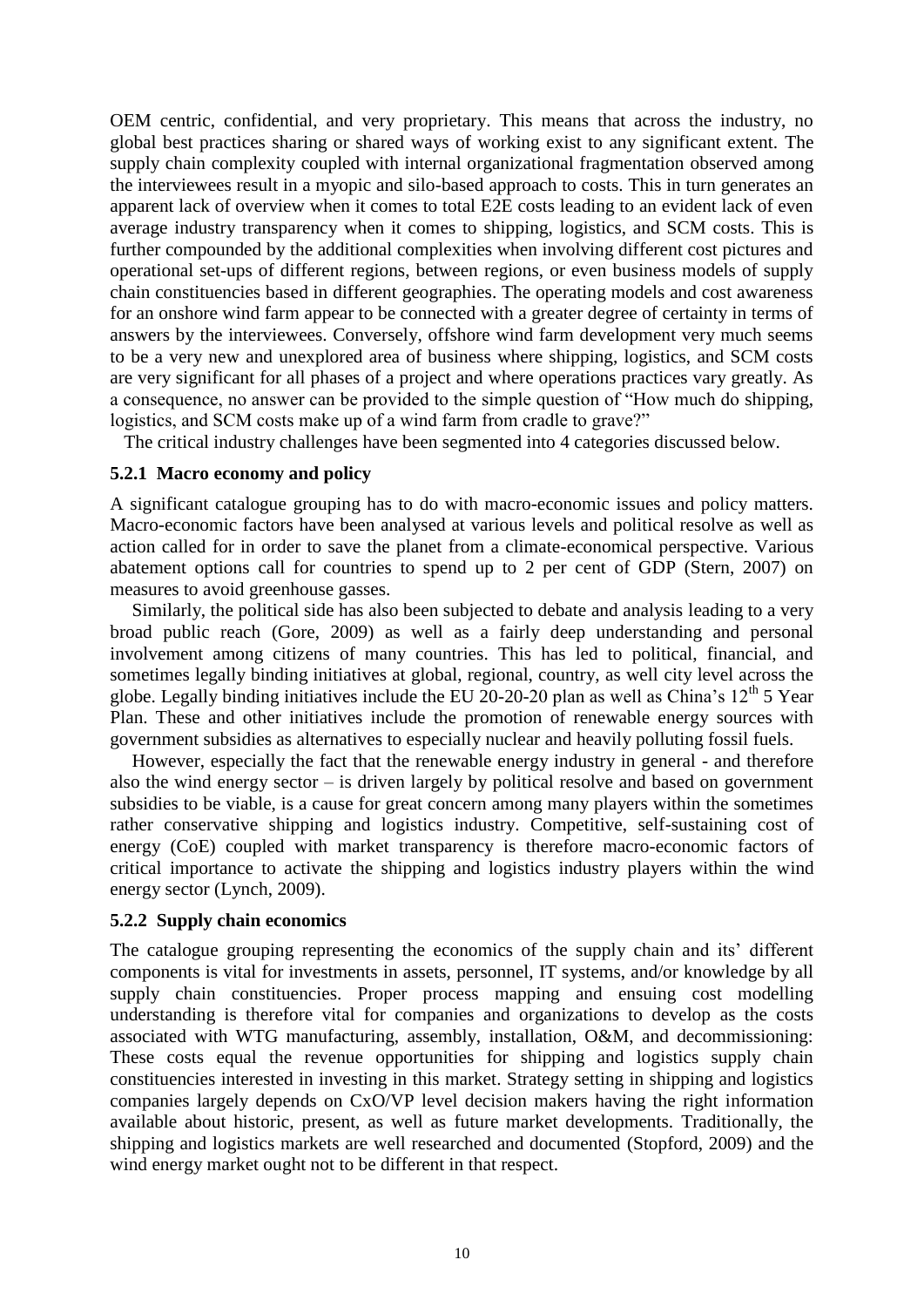When making investment decisions in a corporate finance perspective (Allen *et al*, 2008), companies/organizations wish to understand the market dynamics, economics, and forecasts at the time of investment decision. Similarly, a clear competitive overview (Porter, 2000) must be available. These factors are not completely clear in the wind energy shipping and logistics market as a number of rather "untraditional players" such as utility companies, EPC companies, SWFs, and OEMs described in section 3 (see Fig. 3) above are currently actively involved with own personnel and TEQ. This clouds the market place and discourages investment from the more "traditional players". A divestment/demerger strategy may be expected on the part of the untraditional players (De Wit *et al*, 2004) as the industry matures.

## **5.2.3 Supply chain facilities and TEQ**

The different supply chains for e.g. nacelle assembly, BOP module construction, offshore wind farm installation, O&M operations onshore as well as offshore all require more or less complex and elaborate multi-modal connectivity supply chain facilities and TEQ to operate. Linking such modes of transport across multi-modal chains on a global basis is a complex undertaking (Christopher, 2010) which requires significant investments in facilities, TEQ, people, IT systems, and knowledge management. As discussed above, the fast-paced R+D efforts within the wind energy business itself to increase WTG MW output causes weight as well as dimensions of the parts, components, and modules to be transported to change frequently. The supply chains, related facilities, and TEQ are therefore very fluid, changing, and dynamic and cause significant complexity again requiring tight procedures, close practical monitoring, and hands-on management in the field (Christopher, 2010).

Faster depreciation/amortization modelling as well as alternative asset retirement strategies become critical components for investors in the wind energy shipping and logistics industry. Not all markets in the world install the same WTGs and MW requirements vary by market based on maturity and investment appetite. Some assets may therefore be obsolete in one market but at the same time be required in another region or market. Similarly, some assets may be constructed in such a way that they can serve dual purposes, like for example offshore wind installation as well as offshore wind O&M.

### **5.2.4 Supply chain operations**

Seen from the perspective of the catalogue grouping referred to as supply chain operations, process mapping (Slack *et al*, 2010) is critical to generate an overall supply chain composition understanding. Only by breaking down the supply chain into different sub-processes and modes of transport can the true cost composition be understood, measured, and/or simulated. In comparing supply chains within regions as well as across different regions, similarities and differences exist from a cultural and company/organizational perspective (Christopher, 2011). By using detailed mapping and comparison techniques, global wind energy supply chain operations could be described in order to derive best practices for the industry at large to learn from. This would include the vital HSEQ parameters critical to timely and sustainable supply chain solutions executed without the loss of human life. Operational challenges can be better resolved after best practices have been established and comparisons made. Detailed process understanding reveals bottlenecks, improvement opportunities, waste, and other types of inefficiencies to be eliminated.

### **6 IMPLICATIONS FOR SCM/MARITIME LOGISTICS RESEARCH**

The industry challenges in the wind shipping and logistics market introduced in section 5 above demand extensive research efforts from both industry-based R&D and academia-based studies. However, in our literature review in section 1 above, we only identified a limited number of academic studies done with this area. When parsing these academic studies into the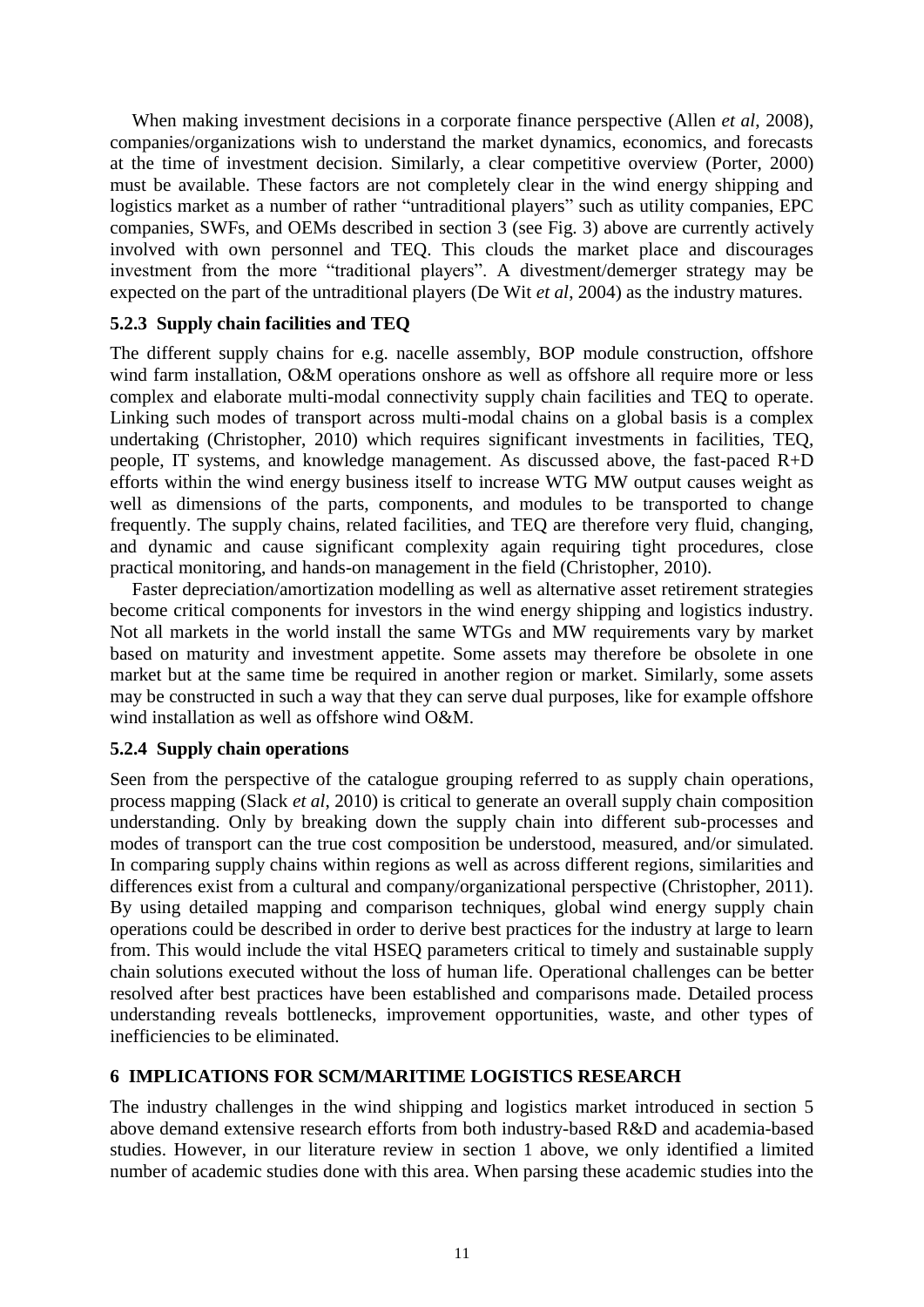challenge areas included in Tab. 2 above, we can only identify that 4 out of the 30 main industry challenges have been addressed by academic publications or contributions so far:

- Category 1 topic number 3: Söderholm & Pettersson (2011)
- Category 1 topic number 8: Athanasia *et al*, (2012)
- Category 2 topic number 11: Kaiser & Snyder (2012)
- Category 4 topic number 27: Lange et al, (2012); Schuh & Wienholdt (2011)

On this basis, a significant mass of additional topics are open and ready for future research within all 4 research categories identified. This calls for further research also cutting across classical research disciplines and levels. Due to the global and complex nature of this market and related research topic, good research studies should follow some principles as follows:

- As the wind shipping and logistics market is becoming increasingly more global, a truly global point of view is important along with in-depth knowledge of regional as well as national requirements and other pre-requisites for competition.
- Studying current business models, practices, and SCM solutions for wind energy shipping and logistics can potentially lead to producing conclusions and recommendations not relevant for the future. This is a risk for researchers because simultaneously monitoring possible future technological developments and their impact on the still immature wind industry is critical for successful research outcomes.
- There is a need for balancing a high level overview of global E2E wind turbine supply chain setups with narrow focus on particular industry challenges and sub-topics of interest. It is necessary to looks across different geographies, supply chain disciplines, business models, and the different stages of wind farm development in order to identify the main industry challenges/inefficiencies while simultaneously performing in-depth studies able to produce relevant recommendations for optimizing the future supply chains.

### **7 CONCLUSION**

The market for wind energy shipping and logistics is expanding despite the global financial crisis and the generally depressed transport and supply chain market. Whether seen from a transportation policy-making or shipping/logistics company/organization point of view, a great need exists for more transparent and comprehensive wind energy shipping and logistics research. Basis the findings from a 2010-2013 exploratory study with more than 200 data gathering encounters involving more than 300 interviewees, we have outlined 30 sub-topics, within 4 main categories that pose significant practical and business challenges for the industry constituencies already today and in the future. Comparing these challenges to the limited amount of academic research done so far within the area, the authors therefore suggest peers to pursue the research opportunities which the area of global wind energy shipping and logistics offers for SCM and maritime logistics related academic researchers going forward.

### **ACKNOWLEDGEMENTS**

The authors would like to acknowledge the interviewees who have participated in the data gathering encounters with Thomas Poulsen and thereby graciously offering their time, knowledge, and ideas for the creation of this paper.

# **REFERENCES**

- Allen, F., Brealey, R.A., and Myers, S.C. (2008): *Principles of Corporate Finance*, 9<sup>th</sup> Edition, McGraw-Hill International Edition
- Athanasia, A., Anne-Bénédicte, G., Jacopo, M., (2012). The offshore wind market deployment: forecasts for 2020, 2030 and impacts on the European supply chain development. *Energy Procedia*, Volume 24, Pages 2–10